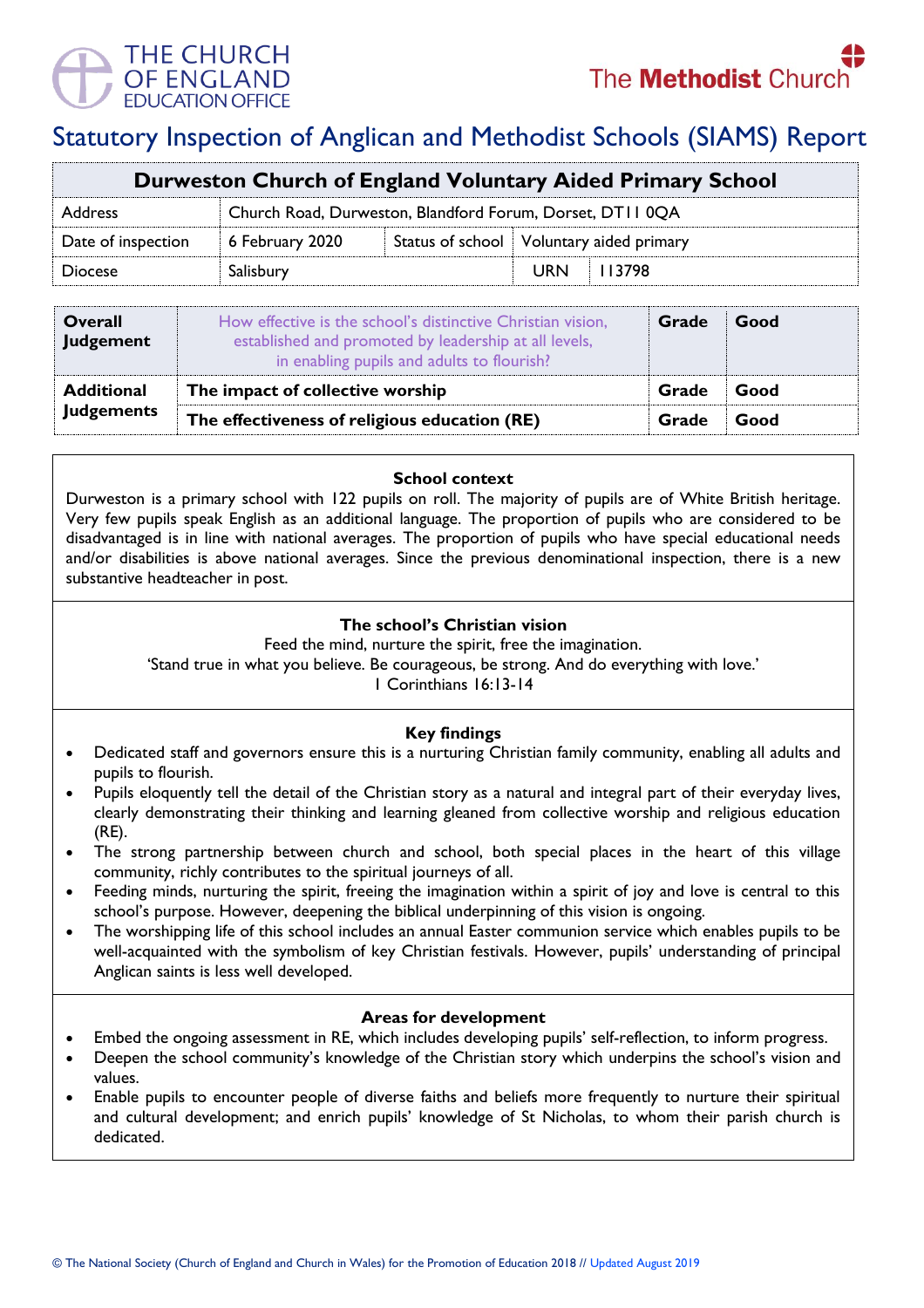How effective is the school's distinctive Christian vision, established and promoted by leadership at all levels, in enabling pupils and adults to flourish?

### **Inspection findings**

Durweston Primary School has experienced significant changes in staffing but now this small, rural Christian family community is enjoying a much stronger and more settled way of life. Staff know the pupils really well. Everything is approached with compassion and joy and in a spirit of courage on the road to school improvement. Governors monitor closely, firmly believing that if pupils are secure and loved, they are motivated to reach their potential. Close partnerships exist with the diocese, with the school benefitting greatly from training and support. The parish church is adjacent to the school, and is a much loved and wellused building, with a special place in the heart of this community. Everyone readily explains the school's vision. Deepening the knowledge of its biblical underpinning from one of St Paul's letters is ongoing. Christian values are embodied daily, with love over-arching all school life.

Nurturing the spirit is key to supporting pupils and very much a part of Forest School activities, where pupils show resilience and have courage through new skills and experiences. The school environment is a happy place which feeds the mind so pupils go on to the next stage of their lives with a love of learning. Staff steadfastly track small steps of progress, finding areas of the curriculum which richly motivate pupils, such as cross country. The ability to persevere is seen in how pupils apply themselves to music lessons, when whole classes learn an instrument, such as the clarinet. Over the past three years, pupils have been nurtured and grown in self-belief, freeing their imagination. Reluctant readers delight in the joy of reading. Pupils who may find learning difficult thrive through a range of responsibilities which the school gives to them. This is because the warmth of care and attention is central to the wellbeing of pupils and adults. Pupils feel safe and secure and enjoy their time in school. They say if they take a minute to think about what is going on, then they are in the right mindset to succeed. Some cite that reflection time in collective worship 'helps you get through. If you have a word with yourself you can get better.' They draw on feeding the mind, nurturing the spirit, freeing the imagination and doing everything in love, helping them stick to what they believe. They contemplate how they can be helpful and be good friends, thinking of God the creator in class.

Durweston pupils know that it only takes one person to make a difference in their village or the world. One pupil initiative was to carry out a survey of sustainable plastics in the village. A great deal of money was raised for the local hospice. The school community has also recently adopted an Australian koala bear named Paul, whom pupils are keen to support in his orphanage. They are genuinely caring because Christian values are instilled in them. They respectfully look after the environment and cherish it. Termly 'welly walks' help strengthen the body and mind. Pupils take big questions and continue their discussions with parents and family at home. Recently, pupils discussed leaving the family community of the European Union.

Positive learning behaviours are celebrated all the time. One pupil offered, 'If you don't have something nice to say, don't say it!' The head boy and girl run, organise and lead the school citizenship box. They nominate pupils each Friday who have shown the school's values in practice, proud of all they have achieved. Some pupils, curious about the natural environment, recently went on a wildlife walk with Ben Fogle, and were inspired by him and nature. Staff welfare is regularly monitored by governors, employing courage and compassion at different levels. Staff respectfully challenge each other as leaders. In turn, St Nicholas Church supports the foundation governors and the school financially as well as in prayer.

Together, church and school help pupils to know and understand key Christian beliefs, such as belonging to the family of the church through baptism. One pupil said that, 'Learning about the Nativity helps me to understand the true meaning of Christmas and Jesus' birth.' Much work on understanding the Christian belief in God as Father, Son and Holy Spirit has taken place this term. The Easter end of term service of Holy Communion is very well established, enabling pupils to understand the symbolism of bread and wine. The Remembrance-tide service, with pupils and villagers taking part, is totally integrated with St Nicholas Church. The school choir wear red sashes when they sing at Christian festivals celebrated in church through the year. Hymns are chosen from the worship box. One pupil said, 'Singing 'The Best Gift' makes me feel very happy.' Village traditions are upheld by pupils. This includes shroving when flowers are distributed through the village on Shrove Tuesday by pupils. Prayer and reflection is integral to the school's worshipping life. The school prayer box is well used. The end of day prayer calls on God to keep them safe. Pupils know Paul's letters always end in the grace, recalling